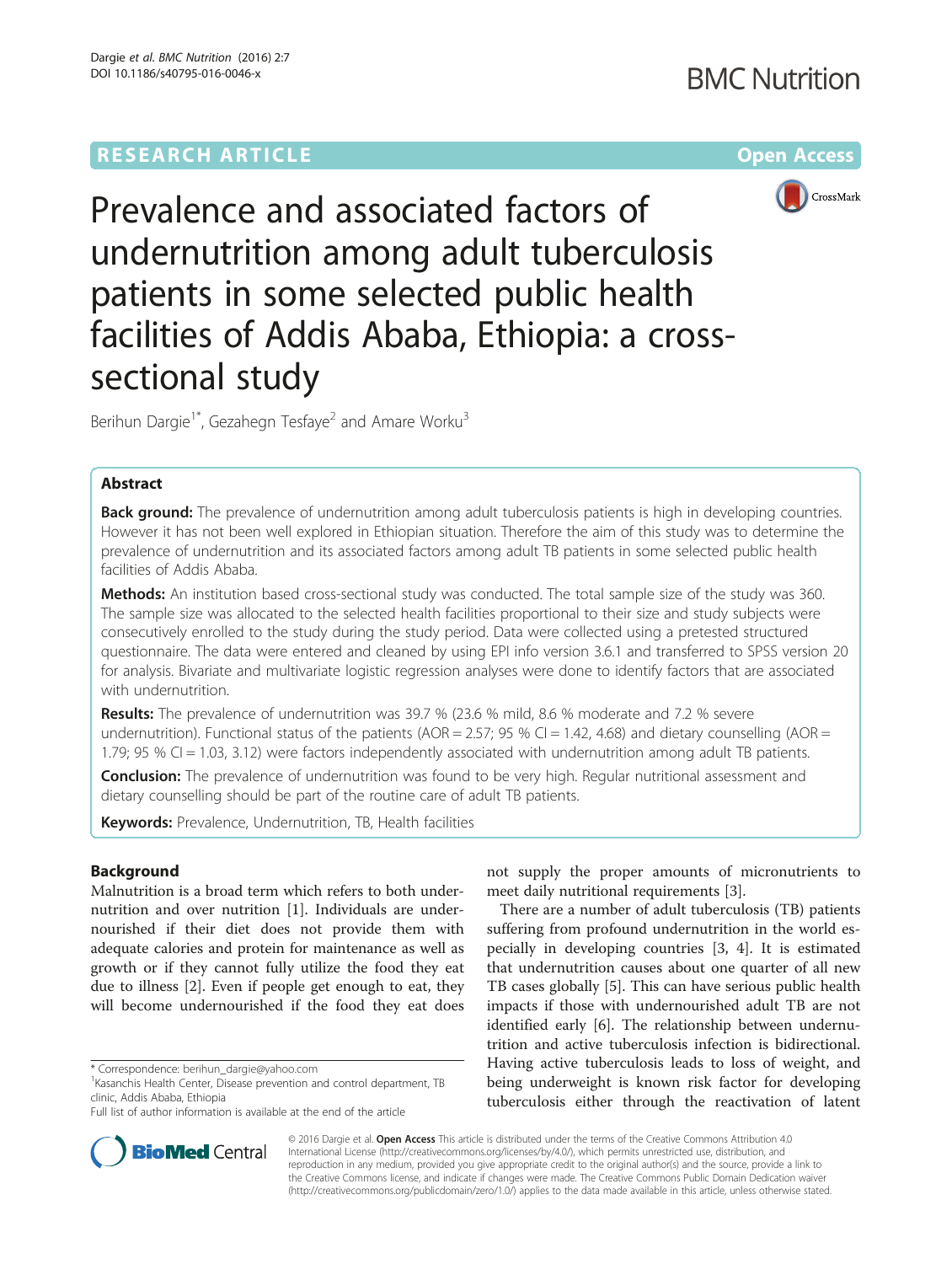tuberculosis or the development of progressive primary disease upon infection [\[7](#page-7-0)].

Tuberculosis is associated with various socioeconomic factors such as poverty [\[8](#page-7-0)], poor housing [\[9](#page-7-0), [10](#page-7-0)] and economic deprivation [[11](#page-7-0), [12\]](#page-7-0) which lead to poor nutritional status and impaired immune function [[10](#page-7-0)–[12](#page-7-0)]. Nutrition is important for health and functioning of all systems of the body including the immune system. This is because malnutrition weakens the immune system and thus the ability of the individual to fight infection like TB and their ability to control disease progression will be compromised [[6\]](#page-7-0). Among the known risk factors for active tuberculosis (undernutrition, HIV infection, diabetes, cancer), undernutrition has the highest population attributable fraction of 27 % [\[7\]](#page-7-0).

Understanding the magnitude of undernutrition and its associated factors among adult TB patients is crucial in designing appropriate interventions to address the nutritional problems of adult TB patients [[13, 14\]](#page-7-0). However, despite the high burden of TB and undernutrition in Ethiopia only few studies have been conducted regarding the prevalence and associated factors of undernutrition among adult TB patients in Ethiopia. A study conducted at Yirgalem hospital in Sidama [\[15\]](#page-7-0) found a high prevalence of undernutrition (77.9 %), though this study was mainly focused on the effect of malnutrition on the outcome of tuberculosis. Another study in Gondar (16) also showed a higher magnitude of undernutriiton (65.4 %), however this study was primarily investigated the general serum level of micronutrient among TB patients. Moreover, these studies were limited to few health facilities, were undertaken at hospital level, did not solely address the issue of undernutrition in adult TB patients and were conducted long ago. Hence, this study was planned to particularly assess the prevalence of undernutrition and its associated factors among TB patients in some selected public health facilities of Addis Ababa, Ethiopia.

## Methods

#### Study design and setting

An institution based cross-sectional study was conducted. The study was conducted at Addis Ababa, the capital city of Ethiopia. According to the central statistical agency of Ethiopia, the city has an estimated total population of 3,103,999, out of which 1,479,000 were men and 1,624,999 women in 2012. In Addis Ababa there are ten sub-cities and 99 kebeles (the lowest administrative unit in Ethiopia). In the city there are 80 public health facilities, of which 14 are hospitals and the remaining 66 are health centers. Each health center has a catchment population of 40,000. There are also 35 private and 3 Non-Governmental Organizations (NGOs) hospitals in the city. The study was conducted from November 2013 to January 2014.

#### Source and study population

The source populations were TB patients who have follow up at public health facilities of Addis Ababa. Whereas the study populations were TB patients aged 18 years and above who have follow up at TB clinics of the selected public health facilities. TB patients who were 18 years and above, came to attend their follow up during the first two months of treatment and volunteers to participate were included in the study. All TB patients who cannot properly communicate, are mentally ill, have physical disabilities, and are pregnant or lactating mothers (Body Mass Index (BMI) was difficult to assess) were excluded from the study.

#### Study variables

The outcome variable was undernutrition. Adult TB patients with BMI <18.5 Kg/m<sup>2</sup> were considered to have undernutrition. BMI was calculated after measuring weight and height. In order to measure weight, the patient should remove shoes, in minimal clothing, standing erect on the center of the balance and record the weight to the nearest 0.1 kilo gram. By the same procedure the height was measured by asking the patient to be barefoot, wearing no head gear, knees were fully straight and both hands were held down to the side and record the height to the nearest 0.5 centimeter. The predictor variables were socio-demographic variables, eating problem, HIV status, dietary counselling, house hold hunger scale and participation in nutrition intervention.

#### Sample size determination

The sample size was determined considering the following assumptions using the single population formula. Z score at 95 % CI = 1.96, margin of error = 4 %, the prevalence of undernutrition among TB patients in Gondar 65.4 % [[16\]](#page-7-0) giving a sample size of 550. Since the numbers (470) of TB patient who have follow up at public health facilities in the study area were less than 10,000 we used correction formula which yields a sample size of 253. Then adding a 10 % non-response rate, the sample size became 278. A study conducted in Ghana [[13](#page-7-0)] found income, educational status and family size to be factors associated with undernutrition among TB patients. By taking these factors into consideration, 95 % confidence interval, 10 % non-response rate, exposed to non-exposed ratio of 1:2 and taking 80 % power give the following results. Income (undernutrition among exposed 57 % and unexposed 43 % gives a sample size of 356), educational status (undernutrition among exposed 66 % and unexposed 44 % yields a sample size of 360) and family size (undernutrition in exposed 53 % and unexposed 47 % gives a sample size of 360). From the above calculation the minimum larger sample size was 360 which is the final sample size of this study.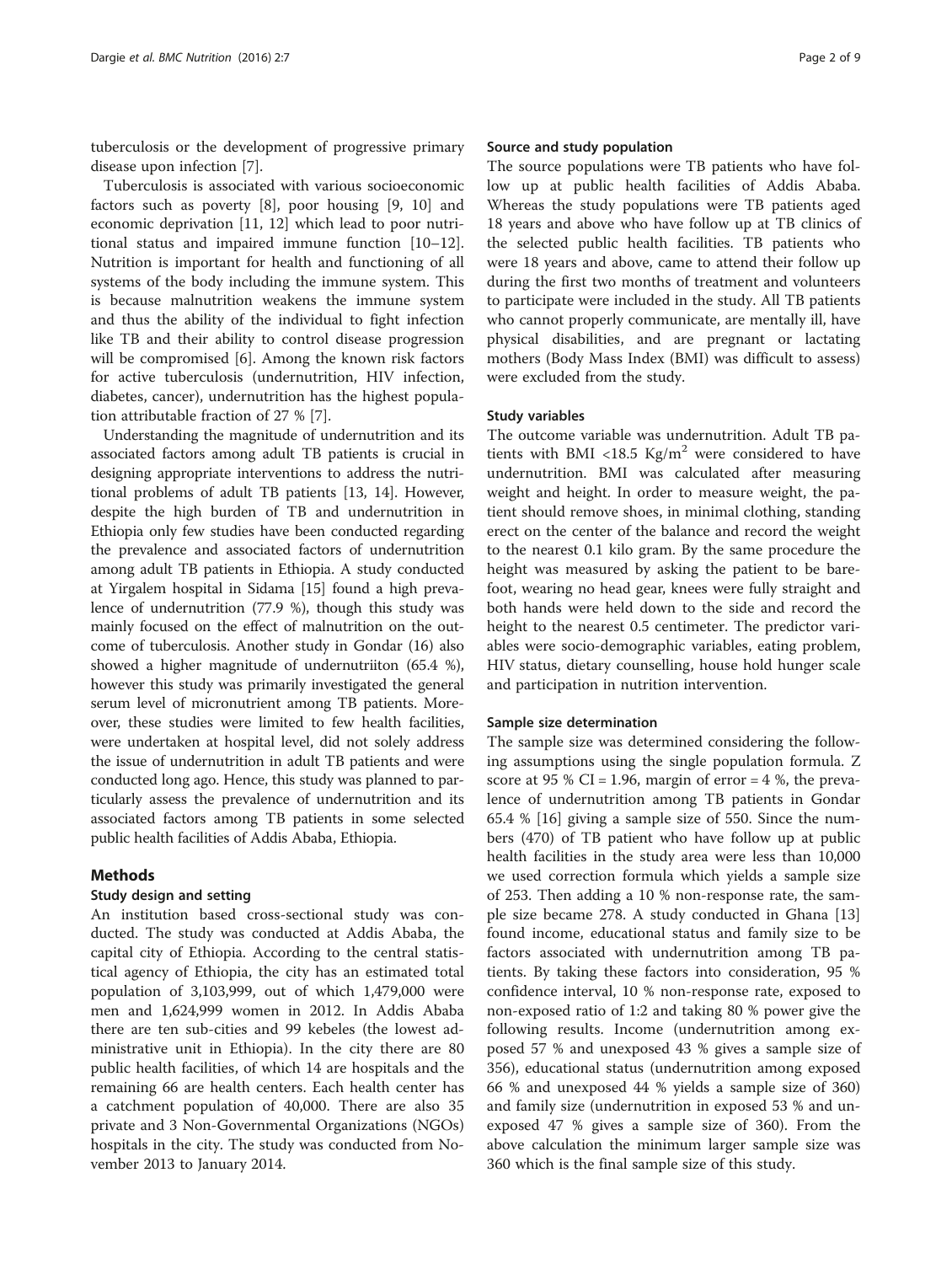## Sampling procedure

In Addis Ababa there are ten sub-city health bureaus; from each sub-city one health center which renders anti-TB service was randomly selected based on the recent two months TB patient flow. Then the total sample size was proportionally allocated to the number of adult TB patients at each health center and participants were interviewed consecutively (Fig. 1). In order to avoid double counting those TB patients coming for follow up were asked if they were interviewed for this study in previous days and excluded from the interview if they had been.

#### Data collection tools, procedure and quality assurance

A pretested and structured questionnaire was used for the study (Additional file [1](#page-7-0)). After pretesting, some unclear or vague questions were modified and wrong skip patterns were also corrected. The questionnaire was prepared first in English and translated to Amharic (the official language of Ethiopia) then back to English so as to check for consistency. The data was collected by trained health professionals who have a previous basic knowledge of TB and those who are working in the TB clinic. Data collectors were provided with two days training on the objective, methods, tool and ethics of the study. The data collection process was supervised by two health officers and the principal investigator on a daily basis.

## Data analysis and management

First, each questionnaire was cleaned and checked for completeness. Then the data were entered to EPI info version 3.6.1 computer software. Thereafter the data were exported to SPSS windows version 20 for analysis. Frequency, percentage and mean were run to get descriptive statistics of the data. Bivariate logistic regression analysis was done to explore the crude association between different predictor variables and undernutrition. To control for possible confounding factors and to identify factors that are independently associated with undernutrition, multivariate logistic regression analysis was performed for those variables with p value of less than 0.2 in the bivariate analysis. Having a p value less than 0.05 was used to declare the presence of statistically significant association between different variables.

## Operational definitions

## Body mass index (BMI)

Is defined as the weight in kilogram of the individual divided by the square of the height in meter and used to determine the nutritional status of TB patients and classified as follows: Severe undernutrition (BMI <  $16.0$  Kg/m<sup>2</sup>), moderate undernutrition (BMI = 16.0-16.99 Kg/m<sup>2</sup>), mild undernutrition (BMI = 17.0-18.49 Kg/m<sup>2</sup>), normal weight  $(BMI = 18.5 - 24.99 \text{ Kg/m}^2)$ , over weight  $(BMI = 25.0 - 29.99$ 

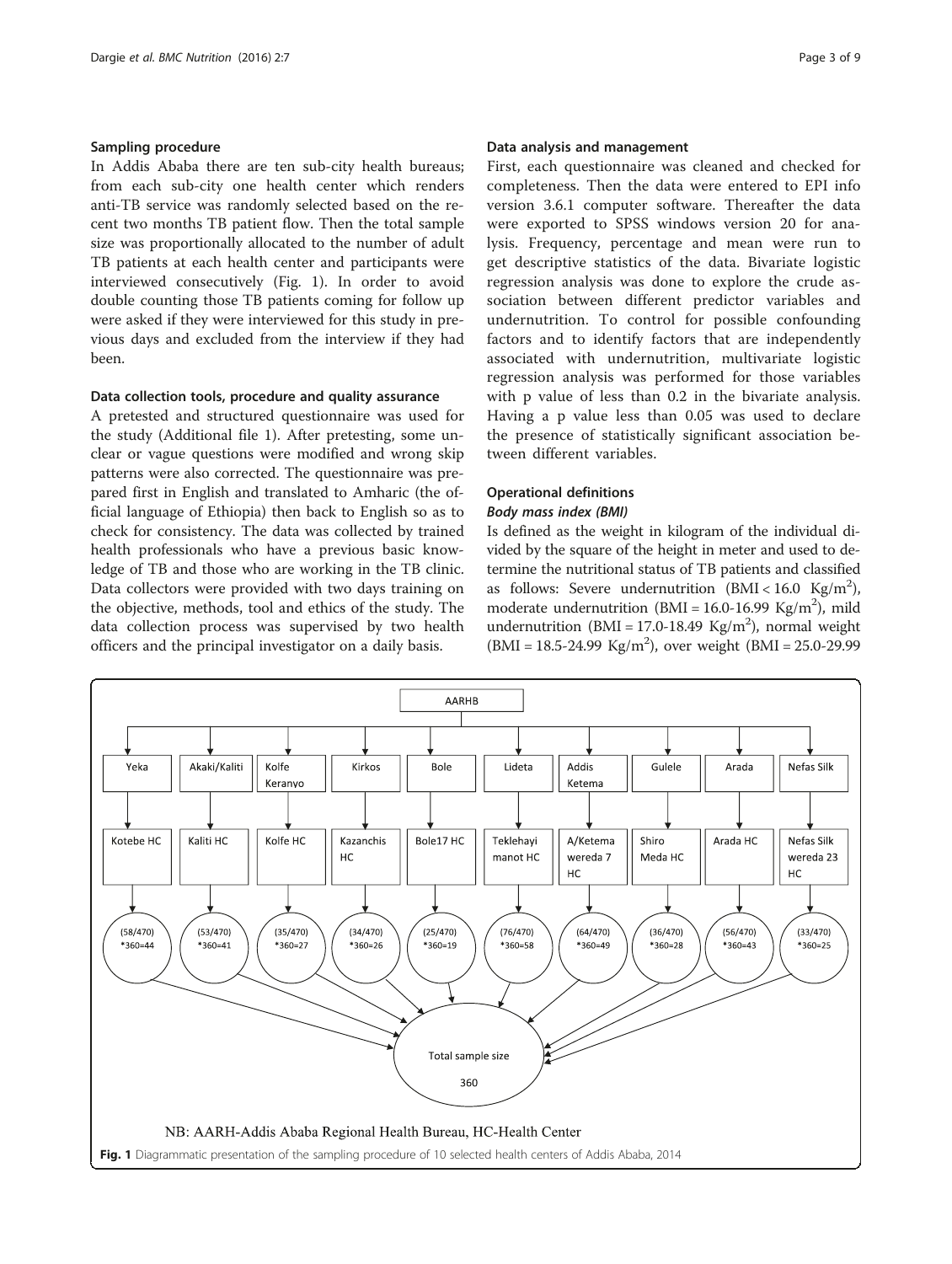Kg/m<sup>2</sup>) and obesity (BMI ≥30.0 Kg/m<sup>2</sup>) (Source: WHO 1995, 2000 & 2004).

## Household Hunger Scale (HHS)

Is a household food deprivation scale derived from the United States (U.S) household food security survey module for use in developing country contexts and to assess the validity of the Household Food Insecurity Access Scale (HFIAS) for cross-cultural use. HHS has three house hold hunger categories as follows: HHS of 0-1 (little or no hunger), HHS of 2-3 (moderate hunger), HHS of 4-6 (severe hunger) in the house hold. (Source: Food and Nutrition Technical Assistance III Project (FANTA), 2011).

#### Dietary counselling

Is a process by which a health professional with special training in nutrition helps people make healthy food choices and form healthy eating habits.

## Functional status

✓ Working: Able to carry on normal activity and no special care needed.

✓ Ambulatory: Unable to work, able to live at home and able to care for most of personal needs and requires occasional assistance.

✓ Bed ridden: Unable to care for self, require institutional or hospital care

#### Nutritional care and support

Have many components such as nutrition education and counselling in health facilities, water, hygiene or food safety interventions to prevent diarrhea as well as provision of adequate quality/quantity of food and food aid by any organization.

## Ethical consideration

The study protocol was reviewed and ethical clearance was obtained from Institutional Review Board of university of Gondar and Addis Ababa city administration health bureau. A formal letter of permission was sent to the respective health centers. The participant's confidentiality was assured by avoiding their name and other personal identifying information. Participants were assured that their decision not to participate wouldn't hamper their follow up care at the health facility and they can discontinue from participating in the research at any time. The interview took place after informed written consent was obtained from each participant.

## Results

#### Socio-demographic characteristics

A total of 360 adult TB patients were involved in the study making the response rate 100 %. The mean age of the study participants was  $33.6$  ( $\pm$ SD = 12.7) years with a minimum age of 18 years and maximum age of 85 years. The majority of the respondents were male 201(55.8 %), Amhara 165(45.8 %), married 155(43.1 %), in secondary school education 113(31.4 %), merchants/self-employed 122(33.9 %) and have a family size less than or equal to four 255 (70.8 %). The average income of a house hold in this study was 1077 Ethiopian Birr (Table [1\)](#page-4-0).

## Nutritional intervention history and household hunger scale

Of the 360 respondents, 212 (58.9 %) did not get dietary counselling by their treating clinicians and only 13 (3.6 %) of respondents received nutritional support from any organization. The majority of respondents 310 (86.1 %) consumed three meals or more per day and 348 (96.7 %) and have little or no hunger based on their household hunger score (Table [2](#page-4-0)).

### Nutritional status of adult TB patients

In this study, the prevalence of undernutrition was found to be 39.7 %, of this 23.6 % have mild, 8.6 % moderate and 7.2 % severe undernutrition. Furthermore, greater than half of the respondents 193 (53.6 %) had normal weight based on BMI classification (Fig. [2\)](#page-5-0).

## Health status of adult TB patients

Most of the respondents 324(90 %) had awareness about TB. Among the study participants, 259(71.9 %) had pulmonary tuberculosis and 232(64.4 %) were on anti-TB treatment for less than or equal to four weeks. More than half of the respondents 215(58.9 %) were ambulatory by their functional status. Of all participants in this study 59(16.4 %) had eating problem and 80(22.2 %) stated that they felt sadness or depression. Among the participants, 89(24.7 %) of them have had chronic illness, of which 74(83.1 %) were HIV positive (Table [3](#page-5-0)).

## Factors associated with undernutrition in adult TB patients

In the bivariate analysis different variables were found to be significantly associated with undernutrition. These include functional status (ambulatory  $(COR =$ 2.14; 95 % CI = 1.36, 3.36) and bed ridden  $(COR =$ 9.95; 95 % CI = 1.08, 91.72)), received dietary counselling (COR = 1.71; 95 % CI = 1.11, 2.63), being HIV positive  $(COR = 1.70, 95 % CI = 1.02, 2.84)$  and eating problem  $(COR = 1.87, 95 % CI = 1.07, 3.28)$  with pvalue of less than 0.05. In the bivariate analysis, undernutrition has no significant association with age,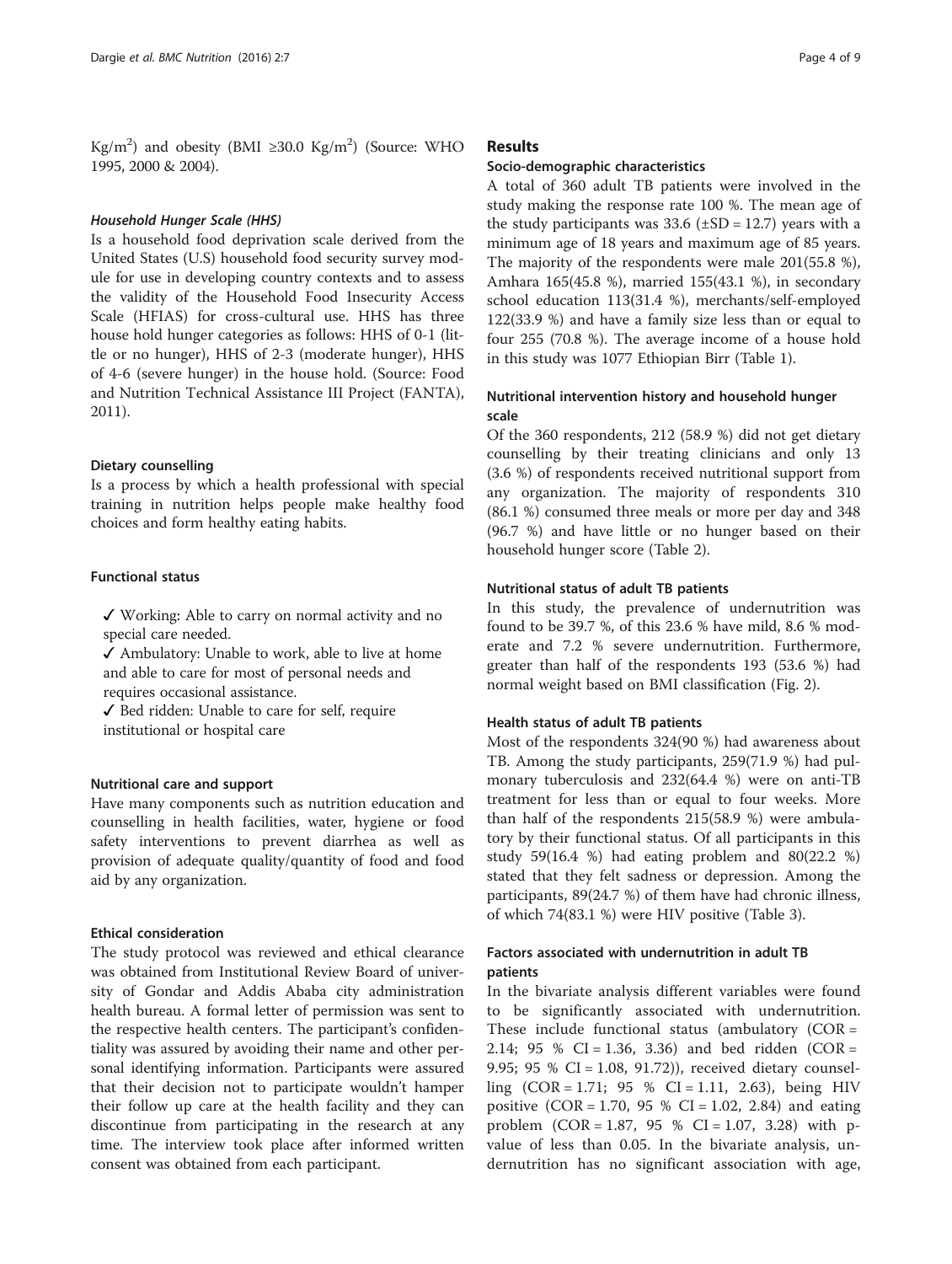<span id="page-4-0"></span>Table 1 Socio-demographic characteristics of adult TB patients in some selected public health facilities of Addis Ababa, Ethiopia, 2014

| Variable                        | Number | Percent |
|---------------------------------|--------|---------|
| Age( $N = 360$ )                |        |         |
| < 24                            | 90     | 25      |
| 24-30                           | 94     | 26.1    |
| $31 - 40$                       | 87     | 24.2    |
| >40                             | 89     | 24.7    |
| Sex                             |        |         |
| Male                            | 201    | 55.8    |
| Female                          | 159    | 44.2    |
| Ethnicity                       |        |         |
| Amhara                          | 165    | 45.8    |
| Tigre                           | 34     | 9.4     |
| Oromo                           | 76     | 21.1    |
| Guraghe                         | 66     | 18.3    |
| Other                           | 19     | 5.3     |
| Marital Status                  |        |         |
| Married                         | 155    | 43.1    |
| Unmarried                       | 154    | 42.8    |
| Divorced/separated              | 24     | 6.7     |
| Widowed                         | 27     | 7.5     |
| <b>Educational Status</b>       |        |         |
| Illiterate/ read and write      | 83     | 23.1    |
| Primary school                  | 98     | 27.2    |
| Secondary school                | 113    | 31.4    |
| Tertiary education              | 66     | 18.3    |
| Occupational Status             |        |         |
| Employed(Gov, NGO)              | 83     | 23.1    |
| Merchant /self-employed         | 122    | 33.9    |
| Daily Laborers/house made       | 53     | 14.7    |
| Unemployed (student, housemaid) | 102    | 28.3    |
| Monthly income( $N = 256$ )     |        |         |
| $< = 800$ ETB                   | 77     | 21.4    |
| 800-1500 ETB                    | 86     | 24.4    |
| $>$ = 1500 ETB                  | 130    | 25.3    |
| Family Size                     |        |         |
| $\leq$ =Four                    | 255    | 70.8    |
| > Four                          | 105    | 29.2    |

sex, marital status, occupational status, educational status, duration on anti-TB treatment, family size, income, type of TB, nutritional support and eating frequency. The following variables with a p-value less than 0.2 were taken to the final model for multivariate analysis: age, occupational status, functional status, TB/HIV co-infection, dietary counselling, eating

| <b>Table 2</b> Nutritional Intervention History and Household Hunger |
|----------------------------------------------------------------------|
| scale of adult TB patients in some selected public health            |
| facilities of Addis Ababa, 2014                                      |

| Variables                     | Number | Percent |
|-------------------------------|--------|---------|
| Eating frequency<br>$\leq$ =2 | 36     | 10.0    |
| > 3                           | 310    | 86.1    |
| No specific meal time         | 14     | 3.9     |
| Nutritional care and support  |        |         |
| Yes                           | 13     | 3.6     |
| No                            | 347    | 96.4    |
| Received dietary counseling   |        |         |
| Yes                           | 148    | 41.1    |
| No                            | 212    | 58.9    |
| Household Hunger Score        |        |         |
| 0-1(Little or No hunger)      | 348    | 96.7    |
| 2-3(Moderate hunger)          | 11     | 3.1     |
| 4-6(Severe hunger)            | 1      | 0.3     |

problem, type of TB and income. After controlling the other variables, only functional status and dietary counselling remained significantly associated with undernutrition. Patients with ambulatory functional status were 2.6 times more likely to develop undernutrition compared to those who have working functional status  $(AOR = 2.57; 95 % CI = 1.42, 4.68)$ . Patients who had not received dietary counselling were 1.8 times more likely to be undernourished compared with those who had received dietary counselling (AOR = 1.79; 95 % CI = 1.03,3.12) (Table [4\)](#page-6-0).

## **Discussion**

This study demonstrated that more than one third of adult TB patients were undernourished. Moreover, functional status of the patients and receiving dietary counselling were factors significantly associated with undernutrition among adult TB patients.

In this study, the prevalence of undernutrition among adult TB patients was (39.7 %) which is higher than a study conducted in Peru (21 %) [\[13](#page-7-0)] but it is lower when compared with another study done in Gulbarga, India (62.2 %) [[17](#page-7-0)]. The difference in results between these two studies may be due to the socio-economic difference between the two countries and the study in India used a different method of data collection. In other African countries the prevalence of undernutrition among TB patients is also high. A study in Ghana [[18\]](#page-8-0) revealed that the prevalence of undernutrition among TB patients to be 51 %, which is higher than the findings of this study. This might be due to the fact that the study in Ghana was conducted among patients who have been followed in hospital level where they are expected to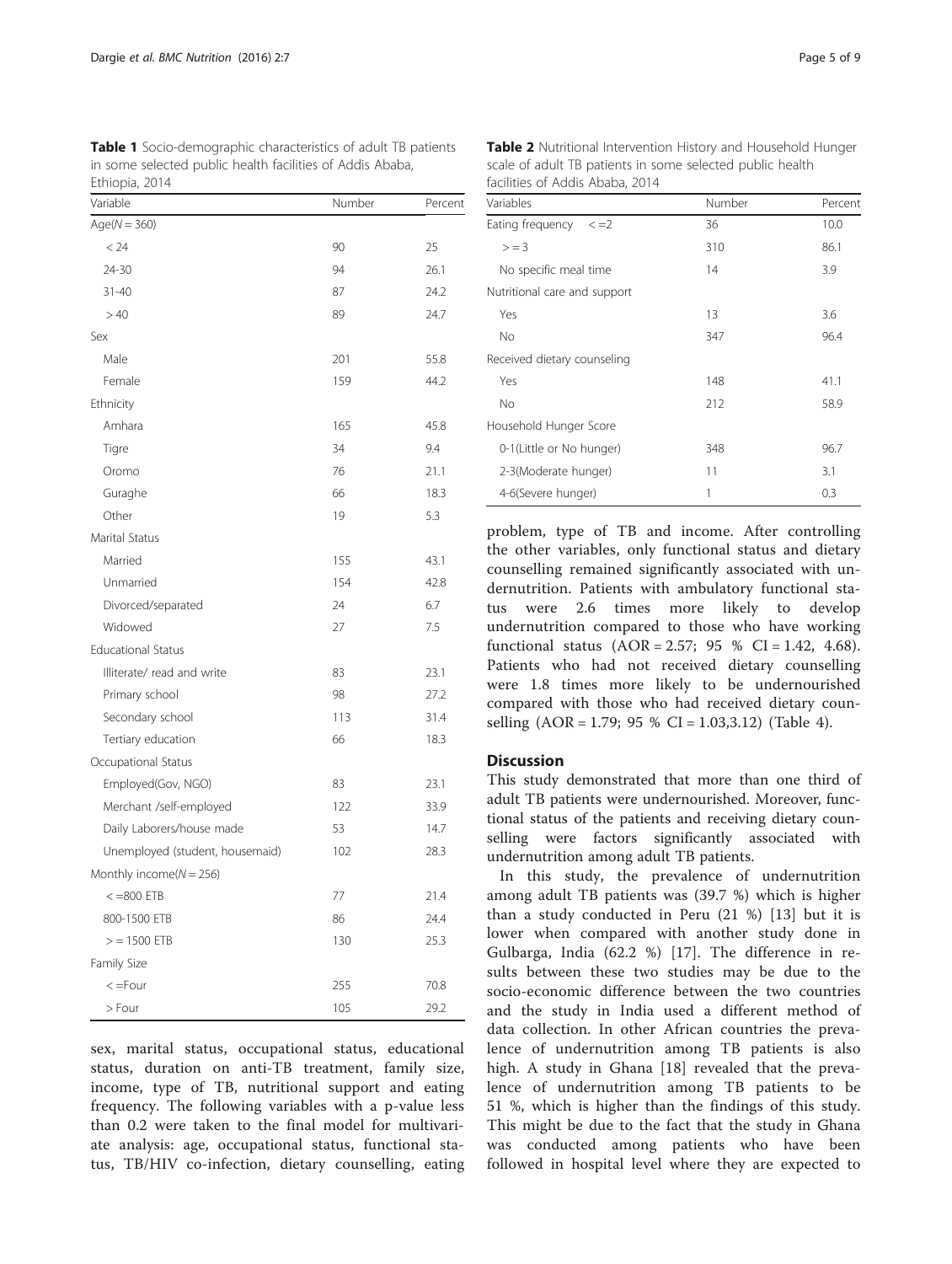<span id="page-5-0"></span>

Table 3 Health status of adult TB patients in some selected public health facilities of Addis Ababa, 2014

| Variables                   | Frequency | Percent |
|-----------------------------|-----------|---------|
| Ever heard of TB            |           |         |
| Yes                         | 324       | 90      |
| <b>No</b>                   | 36        | 10      |
| Types of TB                 |           |         |
| Pulmonary TB                | 259       | 71.9    |
| Extra pulmonary TB          | 101       | 28.1    |
| Duration on anti TB         |           |         |
| $<$ =4 weeks                | 232       | 64.4    |
| 5-8 Weeks                   | 128       | 35.6    |
| <b>Functional Status</b>    |           |         |
| Working                     | 143       | 39.7    |
| Ambulatory                  | 215       | 58.9    |
| Bed ridden                  | 5         | 1.4     |
| Eating Problem              |           |         |
| Yes                         | 59        | 16.4    |
| <b>No</b>                   | 301       | 83.6    |
| Feel sad or depressed       |           |         |
| Yes                         | 80        | 22.2    |
| <b>No</b>                   | 280       | 77.8    |
| Chronic illness( $N = 91$ ) |           |         |
| <b>HIV/AIDS</b>             | 74        | 83.1    |
| <b>Diabetes</b>             | 10        | 11.2    |
| Hypertension                | 6         | 6.7     |
| Cancer                      | 1         | 1.1     |
| <b>HIV/AIDS</b>             |           |         |
| Yes                         | 74        | 20.6    |
| No                          | 286       | 79.4    |

be undernourished. Moreover, the BMI of the participants was taken at the time of diagnosis before starting anti-TB medications when patients have not recovered from their illness and were at the state of critical undernourishment which could overestimate the expected figure. A study conducted in other African countries such as Malawi 57 % and Uganda 62 % also found a high prevalence [\[6](#page-7-0), [19](#page-8-0)]. This higher prevalence of undernutrition in those studies compared to the current study could be attributed to the difference in socio-cultural situation, life style, feeding pattern and economic status of the countries. Other Ethiopian based studies have also shown a higher result. A study conducted in Gondar, 65.4 % [\[16\]](#page-7-0) and Sidama, 77.9 % [[15](#page-7-0)] revealed higher prevalence of undernutrition among adult tuberculosis patients compared to this study. This may be attributed to the difference in study context (urban dweller TB patients) and in socio-economic status of the society in those areas. Besides, those studies were conducted a long time ago when the economic status of the country was relatively low which had an impact on the nutritional status of the society in general TB patients in particular.

Many patients with TB in Ethiopia have low functional status when first seen at TB treatment unit. Functional status of the patients is usually related with their underlying medical condition in which patients with deteriorated functional status could have a compromised health status. This condition may result in reduced intake of food which may in turn result in undernutrition [[15\]](#page-7-0). This fact is in line with the findings of this study in which those patients with ambulatory functional status were more likely to be undernourished compared to those who had working functional status.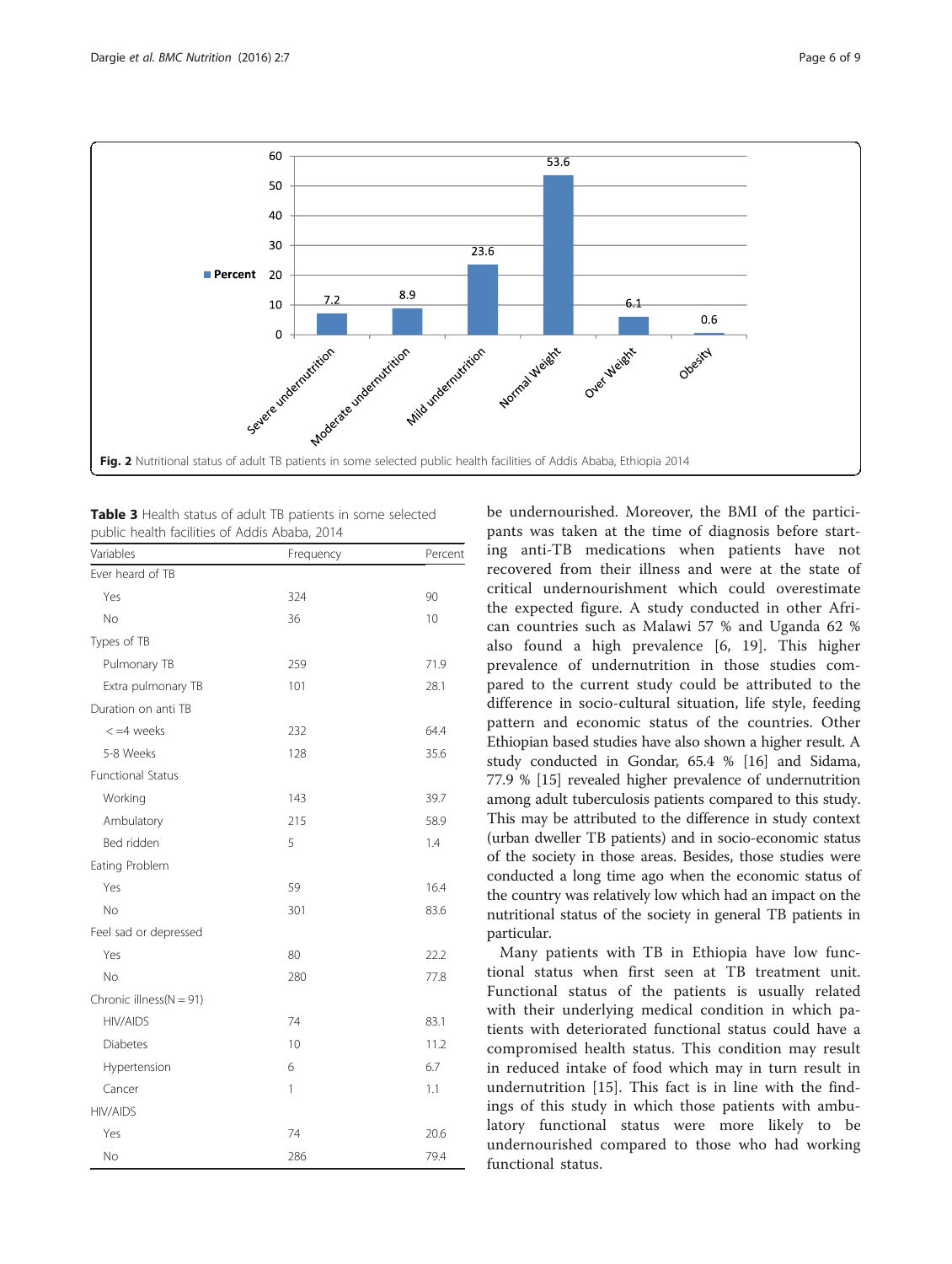| Variables                        |           | Undernutrition |                  | $P$ value | AOR(95 % CI)     | $P$ value |
|----------------------------------|-----------|----------------|------------------|-----------|------------------|-----------|
|                                  | Yes (%)   | No (%)         |                  |           |                  |           |
| Age                              |           |                |                  |           |                  |           |
| < 24                             | 42(29.4)  | 48(22.1)       | 1.00             |           | 1.00             |           |
| 24-30                            | 31(21.7)  | 63(29.0)       | 0.56(0.31, 1.02) | 0.059     | 0.58(0.26, 1.30) | 0.187     |
| $31 - 40$                        | 34(23.8)  | 53(24.4)       | 0.73(0.40, 1.33) | 0.309     | 0.84(0.39, 1.81) | 0.661     |
| >40                              | 36(25.2)  | 53(24.4)       | 0.78(0.43, 1.40) | 0.402     | 0.55(0.25, 1.23) | 0.146     |
| Occupational status              |           |                |                  |           |                  |           |
| Employed(Government & NGO)       | 37(25.9)  | 46(21.2)       | 1.00             |           | 1.00             |           |
| Merchant /Self -Employed         | 40(28.0)  | 82(37.8)       | 0.61(0.34, 1.08) | 0.088     | 0.64(0.33, 1.25) | 0.188     |
| Daily laborer/house made         | 21(14.7)  | 32(14.7)       | 0.82(0.41, 1.64) | 0.569     | 0.63(0.26, 1.56) | 0.319     |
| Unemployed (house wife, Student) | 45(31.5)  | 57(26.3)       | 0.98(0.55, 1.76) | 0.950     | 0.76(0.33, 1.76) | 0.518     |
| <b>Functional Status</b>         |           |                |                  |           |                  |           |
| Working                          | 41(28.7)  | 102(47.0)      | 1.00             |           | 1.00             |           |
| Ambulatory                       | 98(68.5)  | 114(52.5)      | 2.14(1.36,3.36)  | 0.001     | 2.57(1.42,4.68)  | 0.002     |
| Bed ridden                       | 4(2.8)    | 1(0.5)         | 9.95(1.08,91.72) | 0.043     | 2.34(0.16,33.82) | 0.532     |
| TB/HIV co-infection              |           |                |                  |           |                  |           |
| Yes                              | 37(25.9)  | 37(17.1)       | 1.00             |           | 1.00             |           |
| No                               | 106(74.1) | 180(82.9)      | 1.70(1.02,2.84)  | 0.044     | 1.28(0.66,2.52)  | 0.466     |
| Dietary Counseling               |           |                |                  |           |                  |           |
| Yes                              | 70(49.0)  | 78(35.9)       | 1.00             |           | 1.00             |           |
| No                               | 73(51.0)  | 139(64.1)      | 1.71(1.11,2.63)  | 0.014     | 1.79(1.03,3.12)  | 0.039     |
| Eating Problem                   |           |                |                  |           |                  |           |
| Yes                              | 31(21.7)  | 28(12.9)       | 1.00             |           | 1.00             |           |
| No                               | 112(78.3) | 189(87.1)      | 1.87(1.07,3.28)  | 0.029     | 1.75(0.85,3.62)  | 0.129     |
| Type of TB                       |           |                |                  |           |                  |           |
| Pulmonary TB                     | 109(76.2) | 150(69.1)      | 1.00             |           | 1.00             |           |
| Extra pulmonary TB               | 34(23.8)  | 67(30.9)       | 0.70(0.43, 1.13) | 0.143     | 0.77(0.41, 1.45) | 0.420     |
| $Income(N = 256)$                |           |                |                  |           |                  |           |
| $< 800$ ETB                      | 38(36.5)  | 39(25.7)       | 1.00             |           | 1.00             |           |
| 800-1500 ETB                     | 34(32.7)  | 54(35.5)       | 0.65(0.35, 1.20) | 0.167     | 0.61(0.31, 1.19) | 0.061     |
| > 1500 ETB                       | 32(30.8)  | 59(38.8)       | 0.56(0.30, 1.04) | 0.064     | 0.51(0.25, 1.03) | 0.593     |

<span id="page-6-0"></span>Table 4 Bivariate and multivariate analysis on factors associated with undernutrition among adult TB patients in some selected public health facilities of Addis Ababa, 2014

In this study patients who did not receive dietary counselling were more likely to be undernourished compared with those who received dietary counselling. This might be because those TB patients who have received dietary counselling became more knowledgeable about the dietary issues and they might appropriately apply the advices to take adequate quantity and quality of variety of foods. Due to this reason those patients who received dietary counselling tend to be well nourished.

Even though TB and HIV infections are both independently associated with undernutrition, co infection with HIV may exacerbate the extent of undernutrition [[7](#page-7-0)]. A study in Gondar showed that the prevalence of undernutrition in adult TB patients co-infected with HIV was 71.6 %, which is higher when compared with the finding of this study 25.9 %. This could be due to the fact that the study in Gondar has included high number of TB/HIV co-infected patients who were more exposed to undernutrition because of double burden [[16\]](#page-7-0).

A study conducted in Ghana [\[18](#page-8-0)] showed that income, educational status and family size were factors associated with undernutrition. However, in this study these factors were not found to be associated with undernutrition.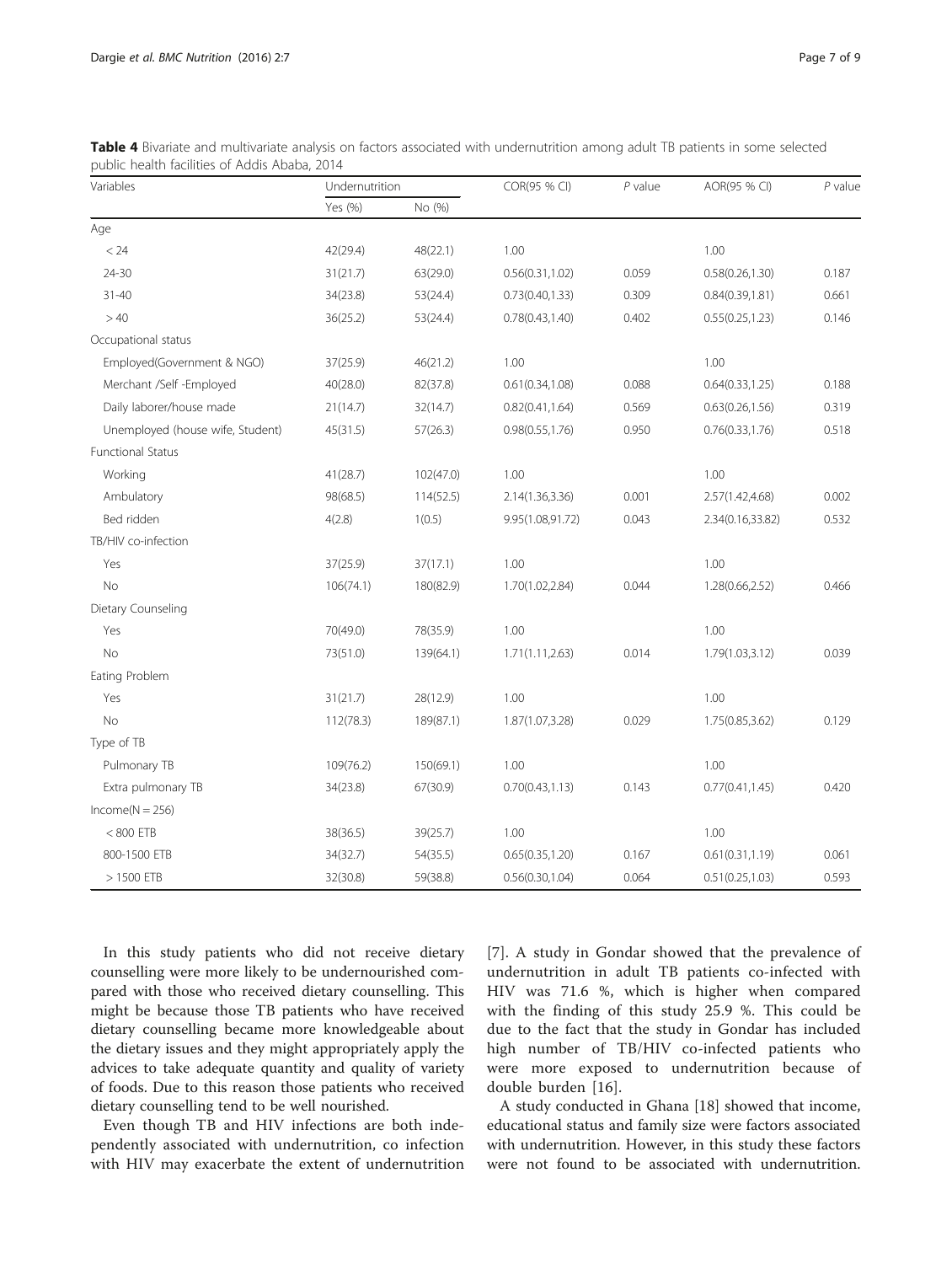<span id="page-7-0"></span>This could be due to the relatively smaller sample size of this study that may not be powered to detect the difference.

Tuberculosis was associated with feeding problems which directly affects the amount of food intake by the patient. Some studies [8, [20](#page-8-0)] revealed that eating problem mainly loss of appetite, nausea and vomiting had significant association with undernutrition. However the finding of this study was inconsistent with the above studies, which might be due to the difference in duration since on anti-tuberculosis, because this study has only involved TB patients who were taking medications up to two months which was the expected time for the patients to start recovering from the disease in whom there is less episodes of loss of appetite, nausea and vomiting.

## Strengths and limitations of the study

The study has addressed an important area of research which could be an input for prevention of health problems related to undernutrition in adult TB patients and the study has high response rate. Besides, use of BMI machines to determine undernutrition made the data more reliable. This study has also some limitations; the study may not be generalized to other parts of country because of the difference in socio-demographics and economic situations as well as the inclusion of health centers only. Additionally, there is lack of data on undernutrition in comparable groups of adult patients without TB infection.

### Conclusions

The prevalence of undernutrition among adult TB patients was very high with the majority having a mild form. Functional status of the patient and receiving dietary counselling were factors independently associated with undernutrition in adult TB patients. Regular nutritional assessment and dietary counselling of all TB patients should be the part of routine care for TB patients. Interventions by different stake holders should be targeted based on the patient's nutritional status. TB care providers should receive training which focus on dietary counselling for TB patients.

## Additional files

#### [Additional file 1:](dx.doi.org/10.1186/s40795-016-0046-x) English version of the questionnaire. (DOCX 24 kb)

#### Competing interests

The authors would like to declare that they have no competing interest.

#### Authors' contributions

BD has conceived of the study, carried out the overall design and execution of the study, performed data collection and statistical analysis. GT has participated in data analysis, revised the paper for intellectual content and

has drafted the manuscript. AW has critically revised the design of the study, data collection techniques and worked out statistical analysis. All authors read and finally approved this manuscript for submission.

#### Acknowledgment

We would like to sincerely thank data collectors, supervisors and study participants who took part in this study. Our heartfelt gratitude also goes to those individuals who are directly or indirectly contributed for the realization of this study. We would like to thank Addis Continental Institute of Public Health for their financial support to this study.

#### Author details

<sup>1</sup> Kasanchis Health Center, Disease prevention and control department, TB clinic, Addis Ababa, Ethiopia . <sup>2</sup>Department of public health, Haramaya University, College of health and medical sciences, Harar, Ethiopia. <sup>3</sup>Department of Nutrition, Addis Continental Institute of public Health, Addis Ababa, Ethiopia.

#### Received: 4 May 2015 Accepted: 19 January 2016 Published online: 27 January 2016

#### References

- 1. USAID, IASC. Harmonized training manual, introduction to nutrition and emergency. 2011.
- 2. Federal Democratic Republic of Ethiopia. Ethiopian Guide to Clinical Nutrition Care for Children and Adults with HIV. 2010.
- 3. NICUS. Tuberculosis and Malnutrition in South Africa. 2007. [http://www.sun.](http://www.sun.ac.za/english/faculty/healthsciences/nicus/Documents/Files/Files/Fact_sheets/TB%20and%20Nutrition.pdf) [ac.za/english/faculty/healthsciences/nicus/Documents/Files/Files/Fact\\_](http://www.sun.ac.za/english/faculty/healthsciences/nicus/Documents/Files/Files/Fact_sheets/TB%20and%20Nutrition.pdf) [sheets/TB%20and%20Nutrition.pdf.](http://www.sun.ac.za/english/faculty/healthsciences/nicus/Documents/Files/Files/Fact_sheets/TB%20and%20Nutrition.pdf)
- 4. WHO. Nutritional care and support for patients with tuberculosis. 2013.
- 5. Federal Ministry of Health (FMOH). Participant manual for the Basic Chronic HIV Care, Antiretroviral Therapy and Prevention in Ethiopia. 2008.
- 6. Zachariah R, Spielmann MP, Harries AD, Salaniponi FML. Moderate to severe malnutrition in patients with tuberculosis is a risk factor associated with early death. Trans R Soc Trop Med Hyg. 2002;96:291–4.
- 7. Semba RD, Hill ID, Pee SD. Addressing tuberculosis in the context of malnutrition and HIV co-infection. Food Nutr Bull. 2010;31(4):S345–64.
- 8. Leung CC, Yew WW, Tam CM, Chan CK, Chang KC, Law WS, et al. Socioeconomic factors and tuberculosis: a district-based ecological analysis in Hong Kong. Int J Tuberc Lung Dis. 2004;8(8):958–64.
- 9. Dheeraj G, Kshaunish D, Balamughesh T, Ashutosh N, Surinder K. The role of socio-economic factors in tuberculosis prevalence. Indian J Tuberc. 2004;51:27–31.
- 10. Kennedy N, Ramsay A, Uiso L, Gutmann J, Ngowi FI, Gillespie SH. Nutritional status and weight gain patients with pulmonary tuberculosis in Tanzania. Trans R Soc Trop Med Hyg. 1996;90:162–6.
- 11. Van Lettow M, Harries AD, Kumwenda JJ, Zijlstra EE, Clark TD, Taha TE, et al. Micronutrient malnutrition and wasting in adults with pulmonary tuberculosiswith and without HIV co-infection in Malawi. BMC Infect Dis. 2004;4(61):1–8.
- 12. Harries AD, Nkhoma WA, Thompson PJ, Nyangulu DS, Wirima JJ. Nutritional status in Malawian patients with pulmonary tuberculosis and response to chemotherapy. Eur J Clin utr. 1988;42:445–50.
- 13. Krapp F, Veliz JC, Cornejo E, Gotuzzo E, Seas C. Bodyweight gain to predict treatment outcome in patients with pulmonary tuberculosis in Peru. Int J Tuberc Lung Dis. 2008;12(10):1153–9.
- 14. Ezekiel Mupere MBCB,MMED,MS, Zalwango S, Chiunda A, Okwera A, Mugerwa R, MMED, Whalen C. Body Composition among HIV Sero-positive and HIV-sero-negative adult patients with Pulmonary Tuberculosis in Uganda. Ann Epidemiol. 2010;20(3):210–6.
- 15. Madebo T, Bernt L. The impact of Functional Performance, HIV status, malnutrition, and Clinical features on treatment outcomes of patients with Pulmonary Tuberculosis, Sidama, Ethiopia. Ethiop J Health Dev. 2000;14(2): 177–82.
- 16. Kassu A, Yabutani T, Mahmud ZH, Mohammad A, Nguyen N, Hailemariam G, et al. Alterations in serum levels of trace elements in tuberculosis and HIV infections. Eur J Clin Nutr. 2006;60(5):580–6.
- 17. Amrutha SI, Sidesh BS, Khanrunissa SN. Nutritional status of TB cases registered under TB unit of Gulbarga city, India. Int J Bioassys. 2013;02(03):616–9.